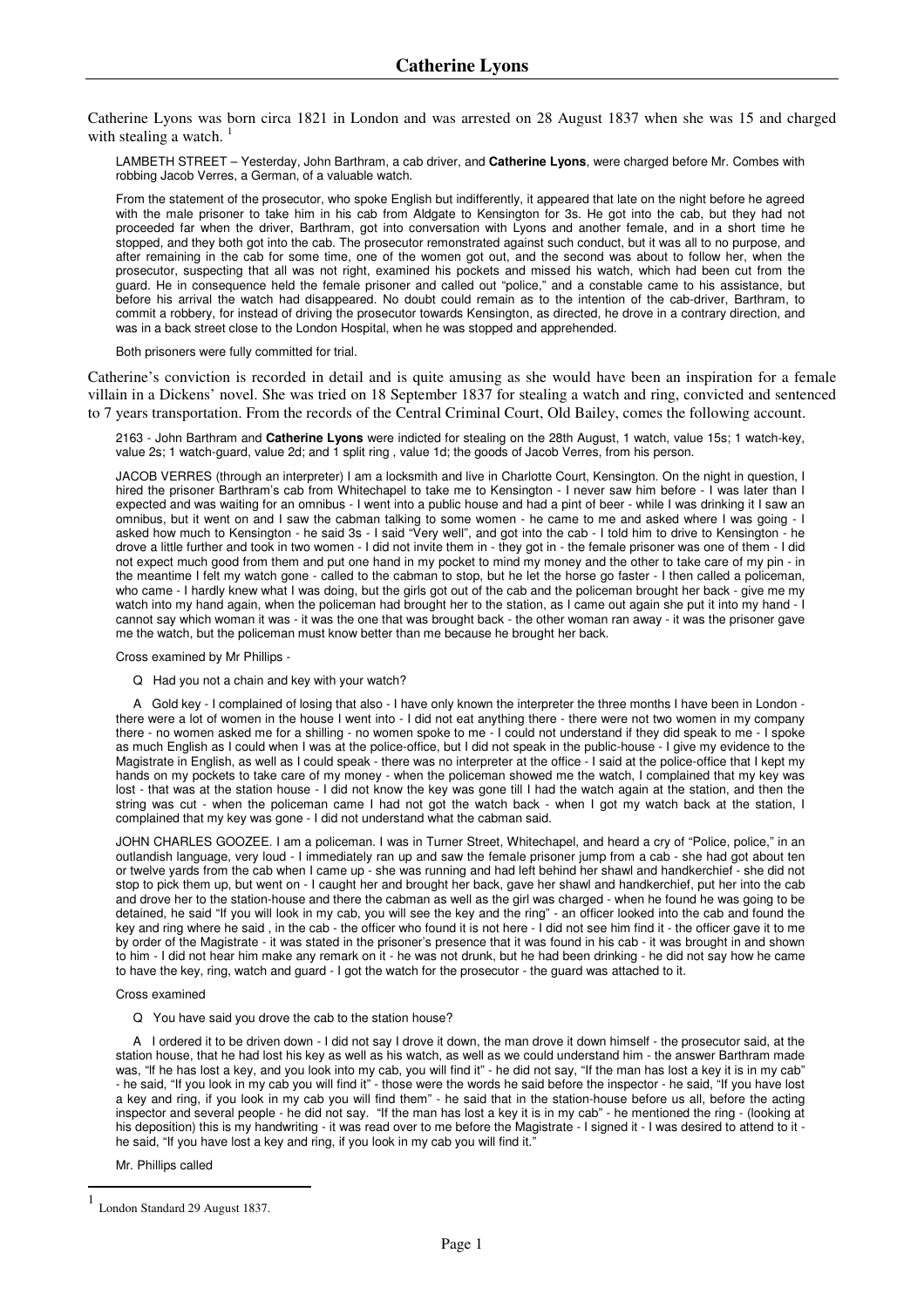JOSEPH COX - I live with my brother, at a cook-shop in Red Lion-street. On the night of the 27th of August the prosecutor came to my shop with two girls, the female prisoner is one of them - they were all three in company - two plates of ham were ordered and cut - I was just about to serve them with it - I heard the females ask the prosecutor for a shilling, and at the moment they asked for a shilling they all three got up and went out - I will swear they went out together - the prosecutor appeared intoxicated - he could not walk straight as he went out.

Court.

 Q. Are we to understand that they were in company, conversing and communicating together, and that the girls forced themselves on his society?

 A One of the girls came, and then the prosecutor came in with the other, they sat down together - I could not hear him speak - I heard them speak to him, and ask him for a shilling - I did not hear him say a word to them - I heard him mumble something as he went out of the door - he did not call for any thing, nor speak to them in my presence - I do not know whether they were with him by his consent or not.

Mr Phillips

Q. Did he sit at table with them?

A Yes, about a minute - they got up together and went out together - I saw no shyness about him, to keep them off.

Court.

Q. Did he come in, sit down, call for nothing, then get up, and go out?

A. Yes - I do not know the prisoner, Barthram - I cannot say as I have ever seen him.

Q. How did they know that you knew any thing about this, then?

 A A gentleman called on me, and said they came here for the meat, and said I saw them - I do not see the gentleman here - this is one of the gentlemen (Osbourne) - there were two of them came.

WILLIAM OSBOURNE. I live on what property I have, in Morgan-street, Mile End. I have known Barthram between ten and eleven years - he always bore a very good character, indeed - a very nice little fellow he is.

Court.

Q. How came you to apply to the eating-house keeper?

 A. We wanted to know where he had been drinking, and I went with the attorney to where it was said in the deposition at the Office they had been - I was not before the Magistrate - I went to ascertain the truth of it - I saw in the deposition what the woman said, as to where they had been drinking and eating - the attorney told me what was stated in the deposition. (The prisoner Barthram received a good character.)

LYONS - GUILTY. Aged 16 - Transported for Seven Years.

BARTHRAM - NOT GUILTY.

The trial was reported: 2

Sentenced 7 years - **Catherine Lyons**, Mary Lucas, Jane Hughes, and Mary Smith. The recorder admonished the female convicts and told them that much depended on their future on the voyage as to whether they would be placed in domestic servitude or have to endure the privation and suffering which in the ordinary sense of the term were appended to transportation.

They listened with attention and many of them evinced great contrition. Whether real or feigned will be thoroughly understood before they arrive in the colony for which they are destined.

Catherine was placed on board the "*Nautilus*", which departed Woolwich on 29 April 1838 and arrived in Hobart Town on 29 August 1838. The ship's master was J Newcombe and the ship's surgeon was John G. Stewart. The surgeon's report says she was punished for fighting and described her as being "noisy and giddy" (easily excitable).

By now Catherine had turned 17, her convict number was 178, she was a nurse girl and house maid from London and described as follows:

| Height       | 4'11"              |
|--------------|--------------------|
| Hair         | brown              |
| Complexion   | fair               |
| Eyes         | blue               |
| Head         | oval               |
| Forehead     | low                |
| Visage       | long               |
| Eyebrows     | light              |
| <b>Nose</b>  | small              |
| Mouth        | small              |
| Chin         | small              |
| <b>Marks</b> | scar on left cheek |

<sup>2</sup> Morning Post 27 September 1837.

 $\overline{a}$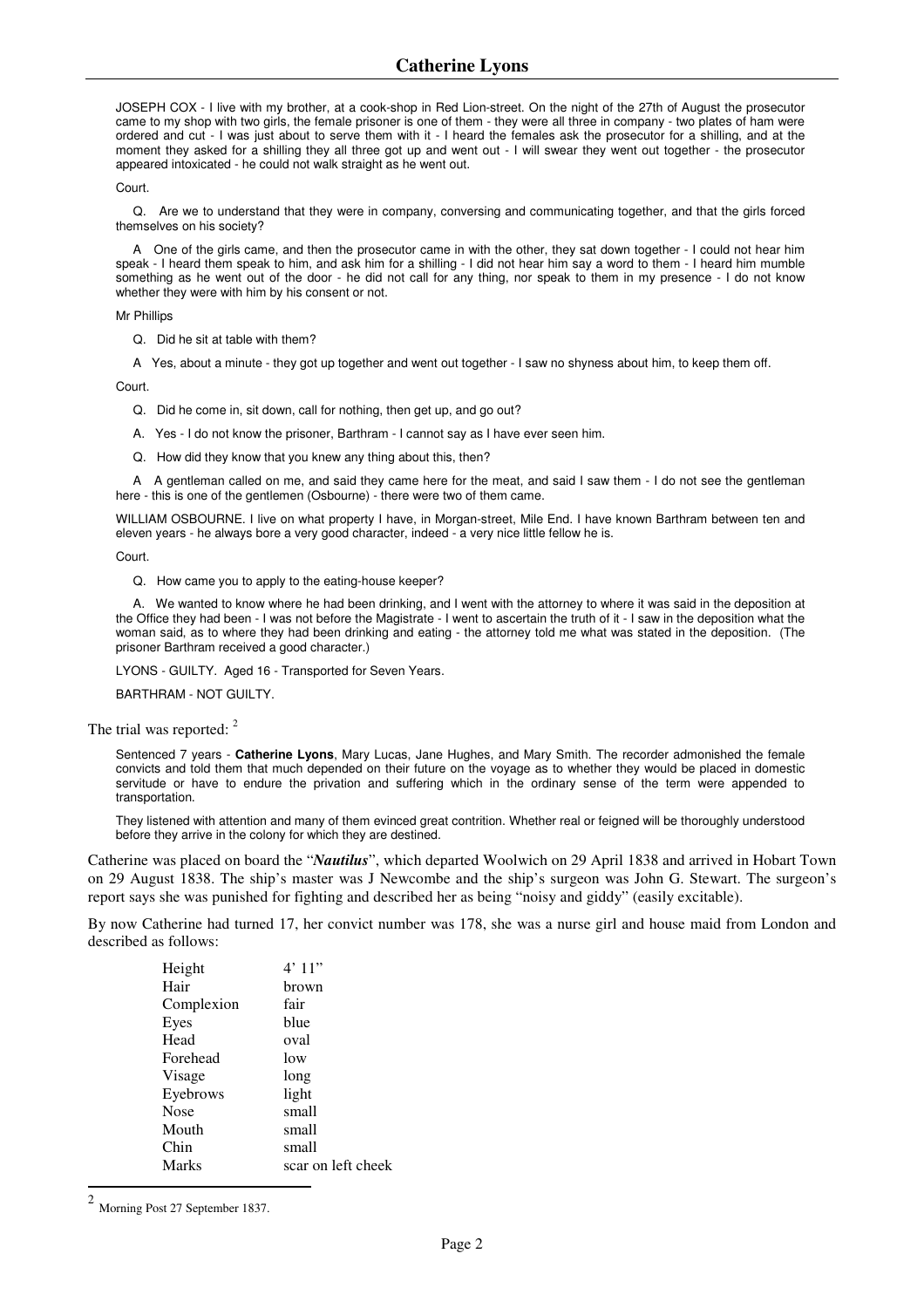Upon arrival in Van Diemen's Land she was assigned to Mr George Mercer at "Lovely Banks" (south of Oatlands on the Midlands Highway).

Catherine's Gaol Report says her "connexions poor" – this means that her friends and family in England were poor and/or criminal.

Her convict record says she could read and was "on the town" for 12 months – this means she had worked as a prostitute.

On 11 June 1839, whilst assigned to Mr. Cahill, Catherine was charged with immoral conduct and was sentenced 4 months imprisonment in the Crime Class at the Cascades Female Factory.

Catherine married Alfred Revill on 13 December 1841 at the Parish C of E in Hobart. Alfred, aged 29, was a ticket of leave labourer. He was tried at York West Riding Quarter Sessions on 13 January 1836 for stealing a silver watch, departed London on 12 July 1836 aboard the "*Lady Nugent*" and arrived at Hobart Town on 12 November 1836. Alfred's gaol and hulk reports are not terribly flattering – "*character be very bad, a drunken idle profligate travelling thief, once convicted, once imported*" and "*orderly. Single, stated this offence. Robbing a man of his watch, at N P Sheffield. Once for assault 1 month; once acquitted for a watch. Brother Charley at Sydney, transported*". Catherine, aged 20, was a convict.

Catherine and Alfred had three children:

- 1. Catherine Revill born 14 February 1842 at Hobart and died 30 March 1843.
- 2. female Revill born 29 March 1843 at Hobart. An Ellen Revill married Frank Napolean on 9 August 1870, so might this un-named female be Ellen. The evidence we have collected to support this possibility is only circumstantial.
- 3. Charles Revill born 12 September 1844 at Hobart, married Eliza Wright on 30 May 1867 at Hobart and died 12 February 1868 whilst whaling. . Charles' death was reported as follows:

An inquest was held at four o'olock on Saturday afternoon at the house of Mr. A. C. Kirk, the Jolly Scotchman Inn, Brisbane-street, before A. B. Jones, Esq., Coronor, and a jury of seven, consisting of William Stewart, foreman, Thomas Augustus Reynolds, Charles Chapman Giles, William Wilson, William Wrathall, Henry Seton, and John Green, on the body of Charles Revell, late chief mate of the Flying Childers, whaling barque, who was accidentally killed whilst whaling off the South West Cape, on 12th inst, as previously reported.

The jury having returned from view of the body.

The Coronor said that the case for which they had been called together was rather a melancholy one, the deceased being one of the most promising whalers out of the port, and who was killed whilst engaged in following that pursuit in the whaling barque above mentioned. With reference to the accident itself which caused the death of Mr. Revell it did not appear that any blame or neglect was attributable to any one, but it was to be regretted that no one either thought of or had the presence of mind to make an artificial tourniquet to stop the hemorrhage which would naturally take place after the infliction of such a wound as that received by deceased, and which would be described by the witnesses who would be called before them.

The following evidence was then taken:

William Curtis, boat steerer on board the Flying Childers, being sworn, said: About 11 o'clock on Wednesday last, I was in a boat with deceased off the South West Cape. I was steering, and deceased acted as headsman. We were about nine miles to the southward and eastward of the Cape. We were fast to a whale, and another came up and stove the boat forward, striking it with his head and taking the bow clean off. The blow bent one of the lances lying in the boat sending it also through Mr. Revell's left leg below the calf. Deceased hauled the lance out himself, and then got into another boat which had come up, and the captain who was in that boat took deceased on board the ship. I did not go on board then, as myself and two others had to bale the stove boat and got her to the ship. I afterwards went down into the cabin and saw the deceased. There were six hands in the boat in all when the whale struck it. The lances were in their proper place in the boat and could not roll. The first time I saw deceased after he was on board he asked me " if we had got the whale," and when I told him, that we had, he asked what size it was. He did not seem to think he was dying, but he died soon after I saw him. The bleeding was stopped about an hour and a half before he died. The wound was bandaged and sown up on board, but I do not think any ligature or bandage was put round the thigh. We meant to come in immediately the man was wounded, but there was no wind. Mr. Revell died at 7 o'olock on the evening of the day on which he was wounded, and we started for Hobart Town same night, but could not reach Partridge Island until the next night.

By the Foreman: There were three boats down at the time. Our boat was the first fastened. The captain was close to, and there was not a hundred yards difference between any of the boats. The deceased was standing in his proper place when the whale rose. The whale rose on the starboard side. There were two lances on each side the boat. Deceased had his left leg in the thigh board, and had thrown one iron into a whale, leaving two lances on the starboard side. The wound was sown up on board by Captain Reynolds.

Thomas Thornley Brooke, duly qualified medical practitioner, stated that on the 16th inst. he had examined the body of the deceased, and found on each side of the lower part of the calf of the left leg a wound corresponding with what would be the ingress and egress of a whale lance, in such a direction that it would pass between the bones of the leg and sever the interior and posterior tibial arteries, and no proper means having been used to arrest the hemorrhage, bleeding to death was a natural consequence of such an injury.

Jeremiah Scanlan, whaler, in the Flying Childers, gave evidence that on the above day, a whale being in sight, a boat was lowered, containing deceased, and William Curtis, and four other men, and that after one whale had been made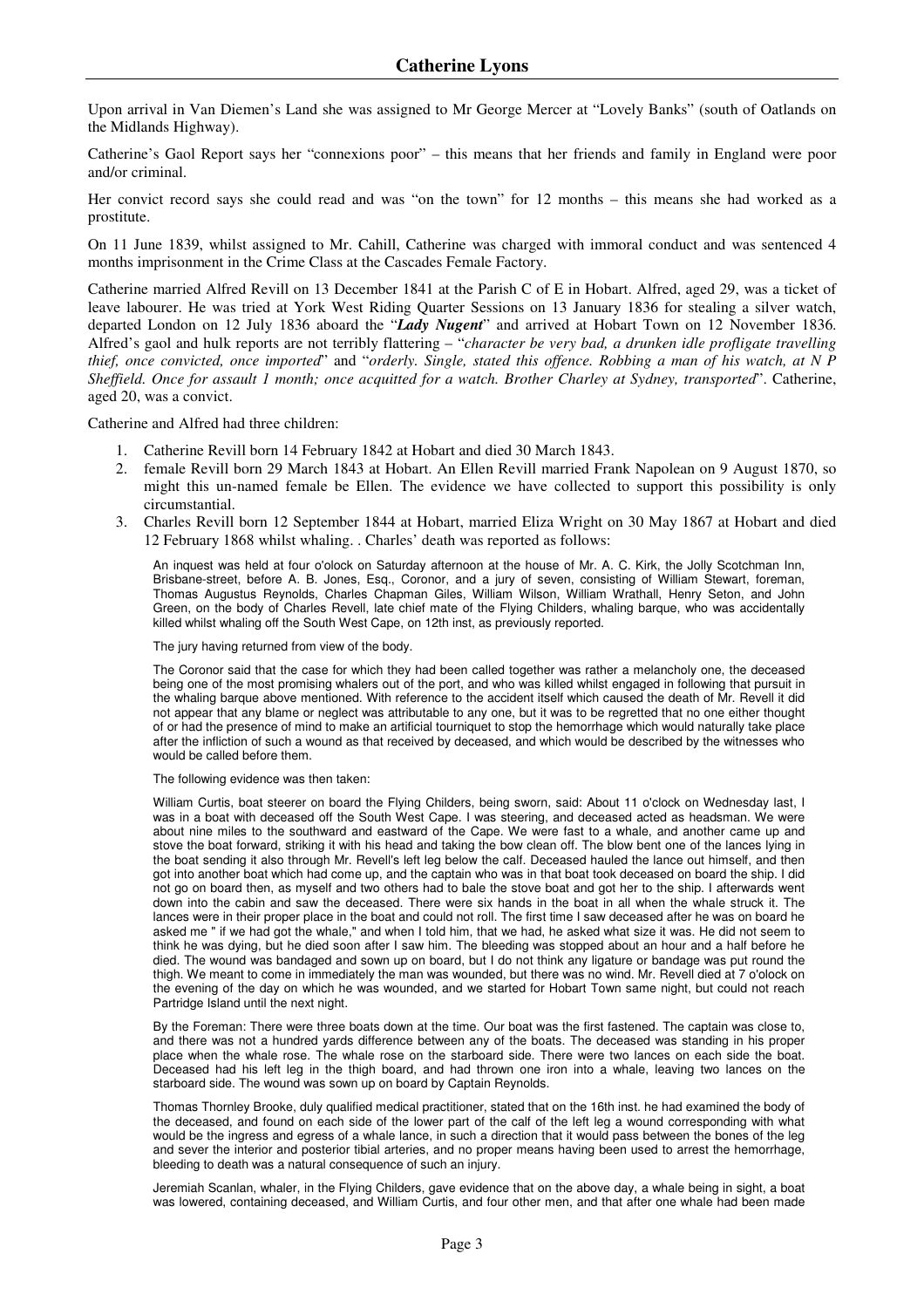fast, another suddenly rose alongside the boat in which deceased was and stove it, and deceased then came into the second mate's boat in which witness was. Captain Reynolds then came from his own boat and bound up the wound with pieces of cotton shirts, and then had deceased conveyed on board the ship and took him into the cabin, where deceased had his face bathed and was attended to. This witness further stated that he had been in the Flying Childers with deceased since he left the port of Hobart Town about two months ago, and that deceased was a kind good man, and was on friendly terms with all on board, and was deeply regretted.

The Coroner then briefly went through the evidence, and the jury returned a verdict of accidental death, adding a memorandum expressive of their regret that no one on board had sufficient thought or knowledge to lead them to apply an artificial tourniquet to prevent haemorrhage until the man could have been brought up to town for surgical assistance.

HOBART TOWN AND THE SOUTH. An inquest was held on Saturday afternoon, touching the death of **Charles Revell**, late chief officer of the whaling bark Flying Childers. It appeared that on Wednesday last, when off South-west Cape, the boat in which deceased acted as headsman was fast to a whale, when another came up and stove the boat forward, striking it with his head and taking the bow clean off. The blow bent one of the lances lying in the boat sending it through Mr. Revell's left leg below the calf. Deceased hauled the lance out himself, and then got into another boat, and was taken to the ship, but it was found to be impossible, in the absence of a surgeon, to stop the bleeding, and the unfortunate man died the same evening. The jury returned a verdict of accidental death, adding a memorandum expressive of their regret that no one on board had sufficient thought or knowledge to apply an artificial tourniquet to prevent heomorrhage until the man could receive surgical assistance.

Information was brought to town on 14th instant of a fatal accident which happened off the South West Cape on 12th instant to Mr **Charles Revell**, a young man of about 23 years of age, chief officer of the whaling barque Flying Childers, Captain M Reynolds, under the following circumstances - At eleven o'clock in the morning of 12th, as Mr Revell, with four others of the ship's crew was in one of the boats in chase of a whale which had been stuck, and whilst nearing the fish they were making towards a loose whale rose almost immediately under the boat in which Revell was standing, staving in one side, and by some means one of the lances became bent and was forced through Mr Revell's left leg, just below the calf, and it is supposed that the unfortunate man's side was also injured. The boat was immediately pulled to the ship, and Mr Revell having been placed in his berth, every means were taken to stop the hemorrhage, but the efforts made in that direction were not, we understand, successful until about six o'clock in the evening, Mr Revell breathing his last at seven. The boat steerer, Mr William Curtis, and crew brought up the body from Partridge Island and deposited it in Mr Revell's late residence in Brisbane street, to await an inquest. Deceased, who was much respected, was well known in Hobart Town, had passed his life from boyhood in whaling vessels, and had been married but about eight months. The flags of the vessels in harbor were lowered to half mast on receipt of the above painful intelligence. An inquest was held on the body in Hobart Town on 15th inst., and after the examination of several witnesses, a verdict was returned of accidental death. Deceased was buried on the 17th inst., and was followed to his grave by a very large number of persons. 5

Catherine received her Certificate of Freedom on 17 February 1847.

Alfred Revill died in Sydney in 1847, aged 35. He presumably went to NSW to join his brothers Charles and Benjamin, both convicts who had been transported to NSW. But Catherine did not accompany him there.

Catherine then partnered with Henry Surman and two children resulted:

- 4. Walter Surman born 15 May 1849 at Hobart and died 1 July 1849 of convulsions.
- 5. Catherine Surman born 12 May 1851 at Hobart and married (1) Richard Peters on 20 November 1876. Richard was born 3 April 1848 in Hobart and died 18 October 1885 at Port Cygnet, Tas. Catherine then married William Mitchell on 27 August 1887. William was born 27 December 1859 at Greenponds, Tas. and died 23 January 1897 at Zeehan, Tas. Catherine then married Frank Charles Stevenson on 24 May 1899 at Hobart. Frank was born in 1859 at Linton, England and died 8 June 1934 at North Hobart.

Catherine Surman/Peters/Mitchell/Stevenson died 31 March 1928 at Hobart.

The relationship between Henry Surman and Catherine Lyons appears to have ended in 1851, when Henry applied to marry 17 year old Emma Attwood.

On 24 May 1861, Catherine Lyons was charged by Sub-Inspector Hadley with disturbing the peace, <sup>6</sup> for abusing another woman in Warwick St, where she lived. She stated she had been "three and twenty years in the colony", indicating she arrived in 1838, the year in which our Catherine arrived. Coincidently, Henry and Emma also lived in Warwick St at that time.

Catherine then took Emma Surman to Court on 29 April 1863: <sup>7</sup>

Sureties of the Peace. - Lyons v. Surman. An application by **Catherine Lyons** to have "Ellen" Surman bound over to keep the peace, for using threatening language to the complainant, by saying that she would tear her heart out, if she waited till the dead of the night for it.

 3 The Mercury 17 February 1868.

<sup>4</sup> Launceston Examiner 20 February 1868.

<sup>5</sup> The Mercury 29 February 1868.

<sup>6</sup> The Mercury 1 June 1861.

<sup>7</sup> The Mercury 30 April 1863.